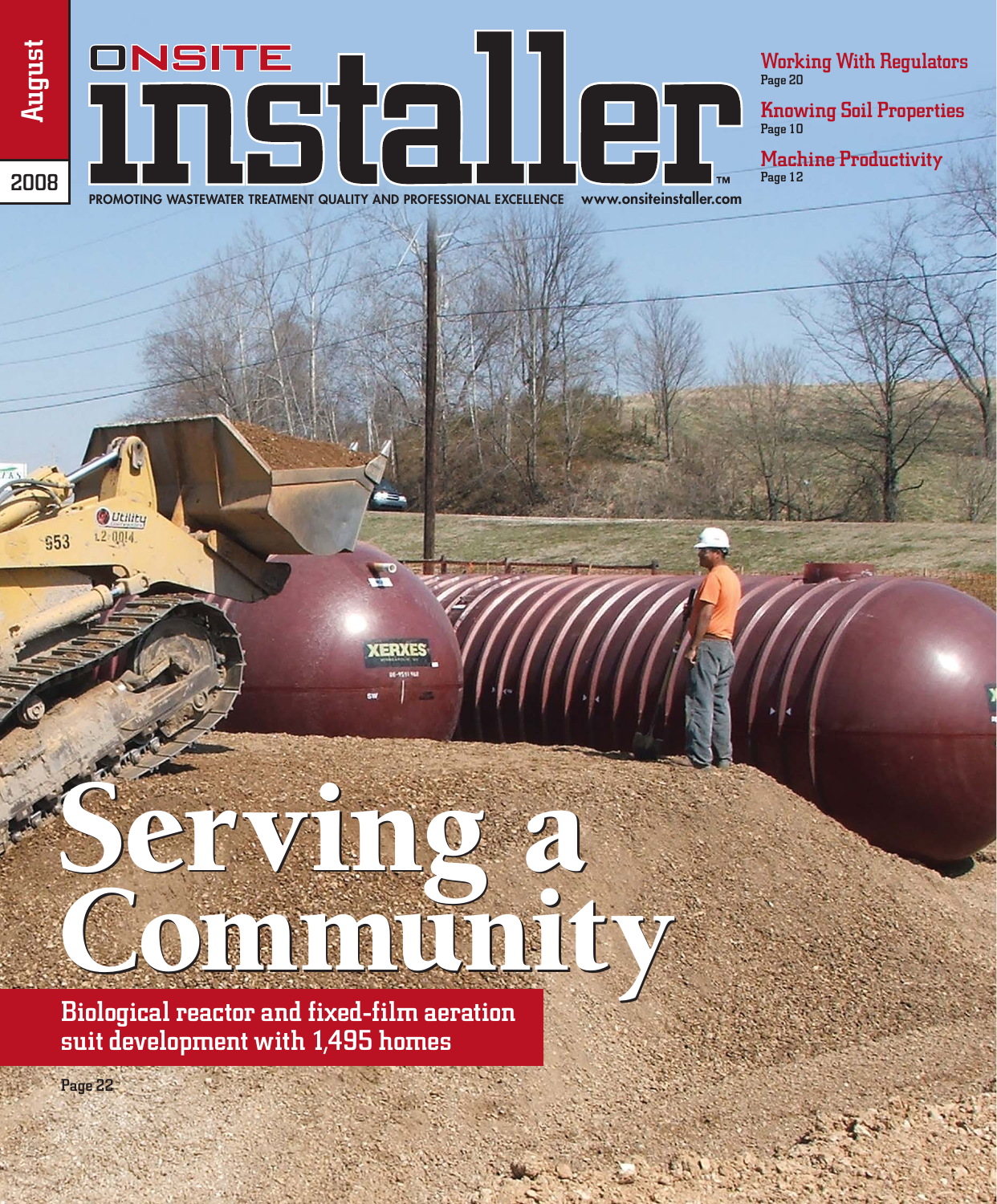# Serving a Community

A moving-bed biological reactor and submerged fixed-film aeration unit enable contractors to build a community of 1,495 homes

By Scottie Dayton

ix land developers wanted to build separate subdivisions right outside the city limits of INCRET IN THE SPRING ISLAM SURVEY OF SPRING SURVEY SURVEY SURVEY SURVEY SURVEY SPRINGS AND SURVEY SURVEY SURVEY SURVEY SURVEY SURVEY SURVEY SURVEY SURVEY SURVEY SURVEY SURVEY SURVEY SURVEY SURVEY SURVEY SURVEY SURVEY SURVE called for each one to handle wastewater in his own subdivision, as the city had no wastewater treatment plant. However, government officials asked the developers to consider one large decentralized system.

Tom Bartlett, owner of Aqua Tech Systems LLC in Fayetteville, Ark., suggested a solution to the lead developer, Brett Hash, owner of Northwest Services LLC in Cave Springs. Bartlett's proposal took more than three years to organize and involved two stages: a 92,400-



### System Profile

| <b>Location:</b>               | Cave Springs, Ark.                                                                                                                                                                   |
|--------------------------------|--------------------------------------------------------------------------------------------------------------------------------------------------------------------------------------|
| <b>Facility served:</b>        | <b>City of Cave Springs</b>                                                                                                                                                          |
| Designer:                      | Daniel Lazenby, ESI Engineering, Springdale, Ark.                                                                                                                                    |
| Installers:                    | Utility Contractors, Wichita, Kan.; Moore Brothers<br>Septic Systems Inc., Lincoln, Ark.                                                                                             |
| <b>Site conditions:</b>        | Sandy loam soil, loading rates of 0.18- to 0.345-<br>gal/sf/day; water table 6 feet below grade                                                                                      |
| <b>Type of system:</b>         | Moving-bed biological reactor, submerged fixed-<br>film aeration unit, and pressure-compensated<br>driplines. All equipment provided by Aqua Tech<br>Systems LLC, Fayetteville, Ark. |
| Hydraulic capacity: 92,400 gpd |                                                                                                                                                                                      |

**Fiberglass tanks in the process of installation at the treatment plant site. (Photos courtesy of Aqua Tech Systems LLC)**

gpd system called Fairway Valley Phase 1, and a 320,000-gpd system called City of Cave Springs Phase 2.

Fairway Valley, which treats water from 450 homes, became operational in January. It involves septic tank effluent pumping (STEP) tanks, a moving-bed biological reactor, submerged fixed-film aeration unit, and dripfield. Aqua Tech project manager Ken Gregory worked with the engineer to pull together the proprietary collection of equipment needed for the system supplied by Aqua Tech. When fully developed, the community will contain 1,495 homes.

#### Site conditions

Soils are sandy loam with loading rates of 0.18- to 0.345-gal/sf/day. The water table is 6 feet below grade. The topography is hilly and rocky, with limestone bedrock 4 feet beneath the topsoil. Filled with lakes, streams and caves, the area is home to many endangered species including the Ozark cavefish, gray bats, cave crayfish and bald eagles. A creek runs through the middle of the golf course.

#### System components

Daniel Lazenby of ESI Engineering in Springdale, Ark., designed the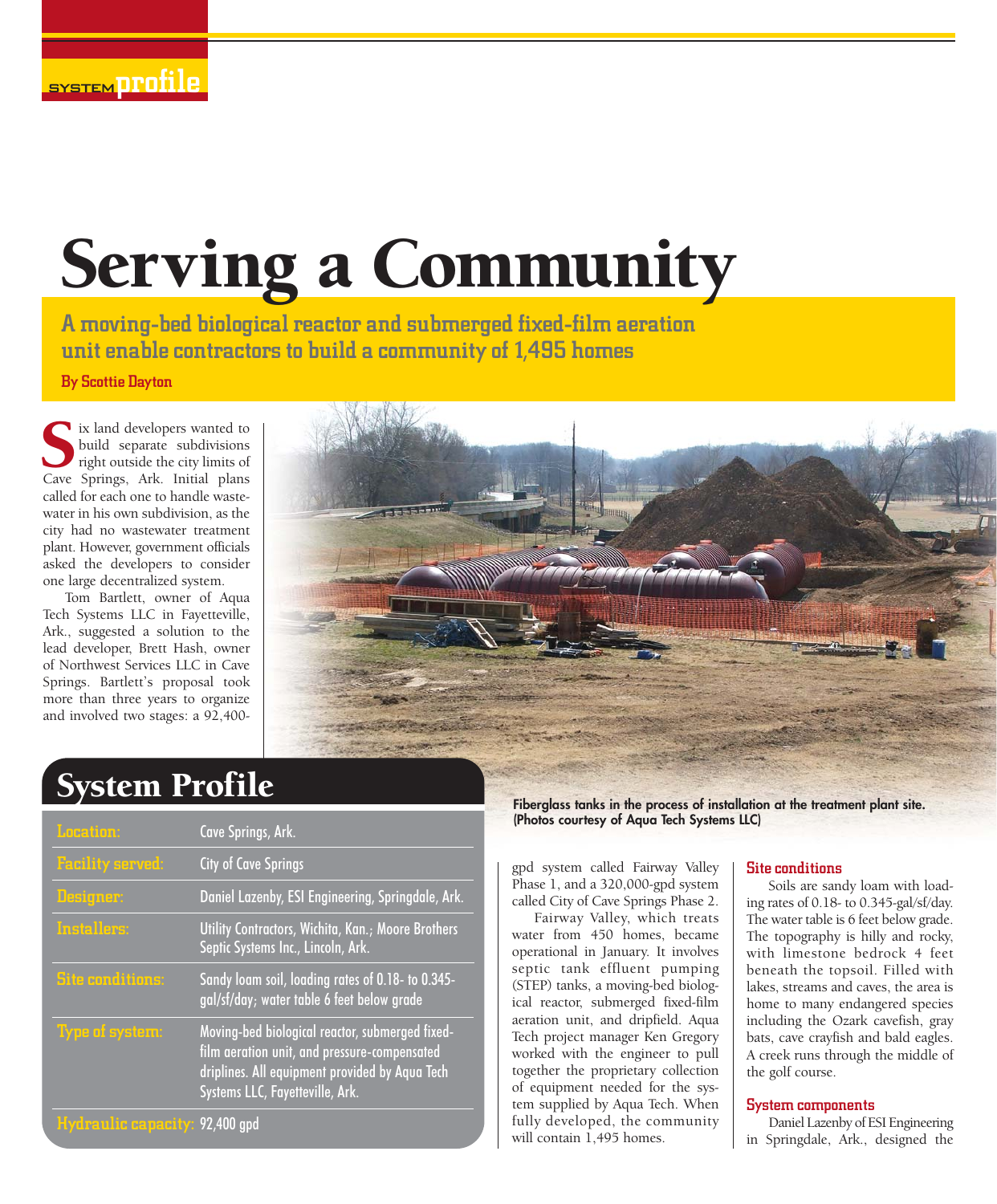Fairway Valley system to handle 92,400 gpd. Its major components are:

- 1,250-gallon STEP systems • 33,000-gallon equalization tank
- with two 30-gpm pumps and control panel
- Moving-bed biological reactor • Submerged fixed-film aera-
- tion unit
- 15,000-gallon settling tank
- 15,000-gallon sludge-holding tank
- 25,000-gallon dosing tank with four 55-gpm/2-hp and two 85-gpm/3-hp turbine effluent pumps
- 1/2-inch pressure-compensated driplines on 2-foot centers with valves and headworks
- Four custom-designed control panels

#### System operation

Wastewater gravity-flows into the STEP tank, then is pumped to 2-, 4- or 6-inch force mains. To overcome the harsh terrain, the force mains run to a lift station, which pumps the sewage through a 10-inch interceptor trunk line to the 10- by 53-foot equalization tank. Pumps then send timed doses to the in-ground treatment plant.

"We'll activate the Phase 2 plant when flows exceed the capacity of this system," says Gregory. The second plant has two, 26-footdiameter clarifiers in parallel after its two reactors.

Aerators in the stainless steel reactor chamber create turbulence that tumbles the sewage. This motion is the moving bed. Bacteria grow on free-floating, 1-inch-round



**Electronic zone valves (inside risers) are shown at Dripfield 2.**



plastic disks with honeycomb interiors that allow adequate scouring velocities and sloughing. "The chamber's pretreatment capabilities knock BOD and TSS down by 50 to 60 percent," says Gregory. "The moving bed also eliminates dead zones."

Effluent gravity-flows to the submerged fixed-film chamber for

Dosing varies by field because of different loading rates. The Fairway Valley system (Dripfield 1) — the largest with four zones totaling 100,000 feet of tubing — lies under the golf course driving range. Dripfield 2 for Phase 2 has six zones, is 2,500 feet away from the treatment plant, and serves as part of a fairway.

"The slow occupancy rate means the microorganisms in the treatment plant take longer to establish themselves. However, as long as the effluent comes out less than 15/15 mg/l, the biology will build itself up as the flow increases."

— Ken Gregory

further clarification. Microorganisms on the media digest more sludge, die and slough off. Fine air diffusers gently mix the liquor, enabling the sludge to settle. A sludge pump on the bottom of the tank moves the minimal sludge to the sludge-holding tank. Recirculation pumps running four minutes every hour send liquid rising from the sludge back to the equalization tank.

Clarified effluent in the fixedfilm chamber rises to the top and rolls over a weir into a settling tank. "We need that tank to comply with our septic code, as it reduces the BOD and TSS from 30 mg/l to 15 mg/l," says Gregory. Effluent gravityflows to the dosing tank, then is pumped to the dripfield headworks. Retention time from entry to exit is four hours.

#### Installation

Bartlett's solution enabled developers to maximize their sites, building three homes per acre instead of 1.5. STEP tanks are installed as homes are built. "The slow occupancy rate means the microorganisms in the treatment plant take longer to establish themselves," says Gregory. "However, as long as the effluent comes out less than 15/15 mg/l, the biology will build itself up as the flow increases."

Utility Contractors in Wichita, Kan., installed the treatment plant and force mains. Moore Brothers Septic Systems Inc. in Lincoln, Ark., installed the drip lines and control panels, solenoid valves and pumps. Engineer Ferdi Fouri of PDC Inc. in Fayetteville oversaw the work.

**Supply and return lines with drip tubing are shown installed at Dripfield 1.**



The site for the tanks and treatment plant was an 8-foot-deep sunken area from the main parking lot to the clubhouse. After excavating 4 feet to the limestone bedrock, Utility Contractors had the needed depth to set the 10-foot-diameter fiberglass tanks on 12-inch-deep gravel beds. They trenched out and poured the concrete deadmen in place for the tanks, poured the pads for the treatment plant, and installed the reactor and aeration units.

Once the piping was connected, they backfilled with pea gravel to the top of the tanks, mounded dirt around them, cut the 24-inch risers to grade, and secured the lids with inset square-head security screws. Moore Brothers mounted the outdoor NEMA 4X control panels on Unistruct stainless steel frames secured to concrete pedestals on bases. The panels, one for the dripfield and three for the treatment plant, have a touch screen and autodialer. The area was seeded with grass and a privacy fence erected.

Using a backhoe, Moore Brothers dug an 18-inch-deep trench for the 2-inch PVC supply and return lines, laid out the header and return line, drilled the holes, and glued a saddle adapter to those lines every